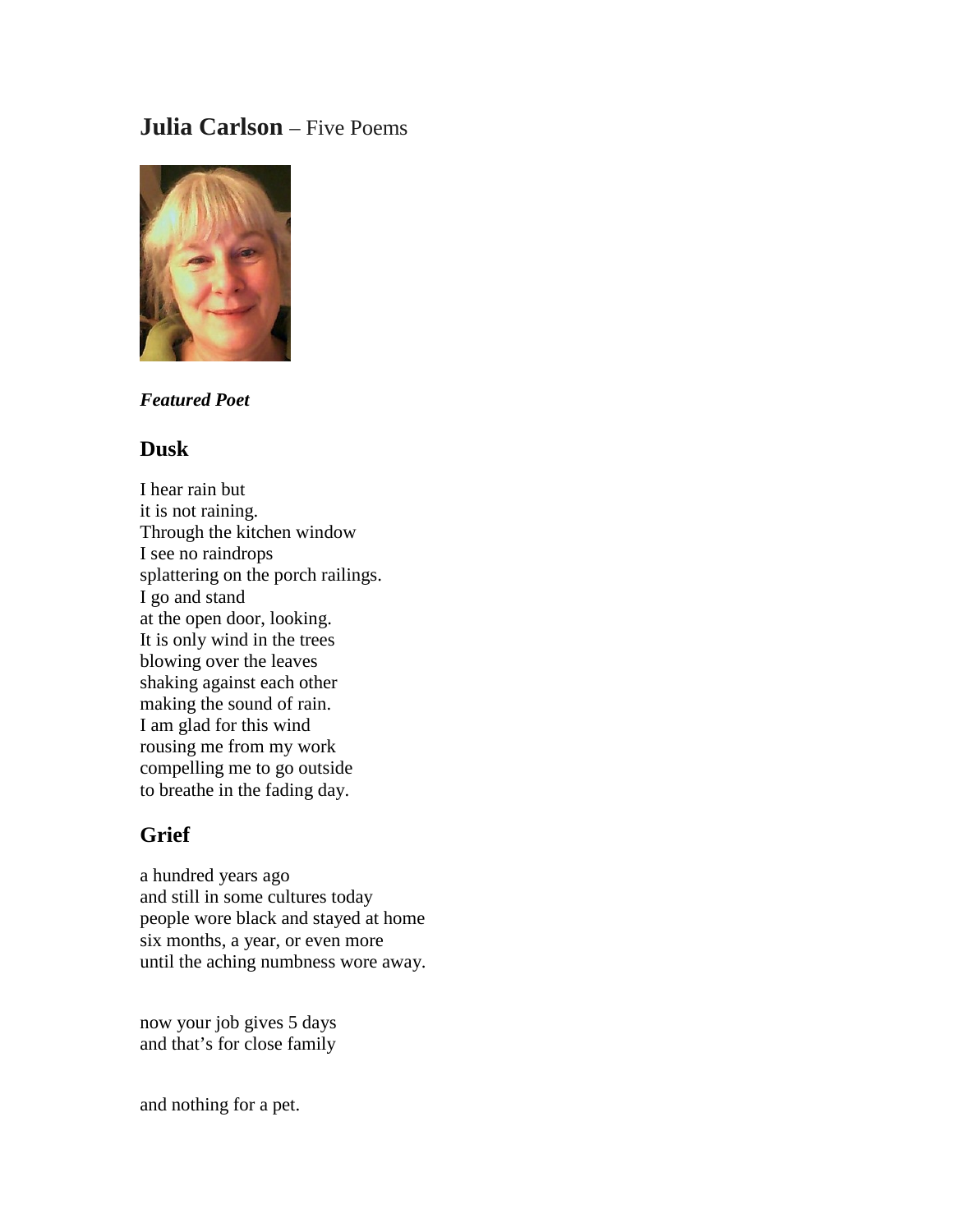## **Midnight**

The cat kneads his bed content in his sacred world of dead sparrow or rat.

I watch him, envy flowing slow from sight to brain in my sacred world.

Quiet, I sit on the sofa listening to the heater rumbling.

Standing to close the drapes I look out the window. A car passes, fades.

As I lie down, I am foe to my ebbing thoughts. Sleep looms, gray spectre.

### **Translate:**

I often went to the countryside.  *Souvent j'allais a la campagne* When I arrived, there was no one  *Quand je suis arrivée, il n'y avait personne* I was eating when the telephone rang  *J'étais en train de manger quand le telephone a sonne* I was reading when a thief knocked on the door  *J'étais en train de lire quand un voleur a frappé a la porte* I became afraid when he entered my house  *J'ai eu peur quand il est rentré dan ma maison* He said he was taking a walk  $(\&$  looking for money)  *Il m'a dit qu'il faisait un petit ballade (& cherchait de l'argent)* Why did he come here?  *Pourquoi est-il venu ici?* If he had asked someone would have told him *S'il il avait demandé à n'importe qui, il aurait su* I was impoverished, desperate. *j'étais complètement a plat, sans sous.*